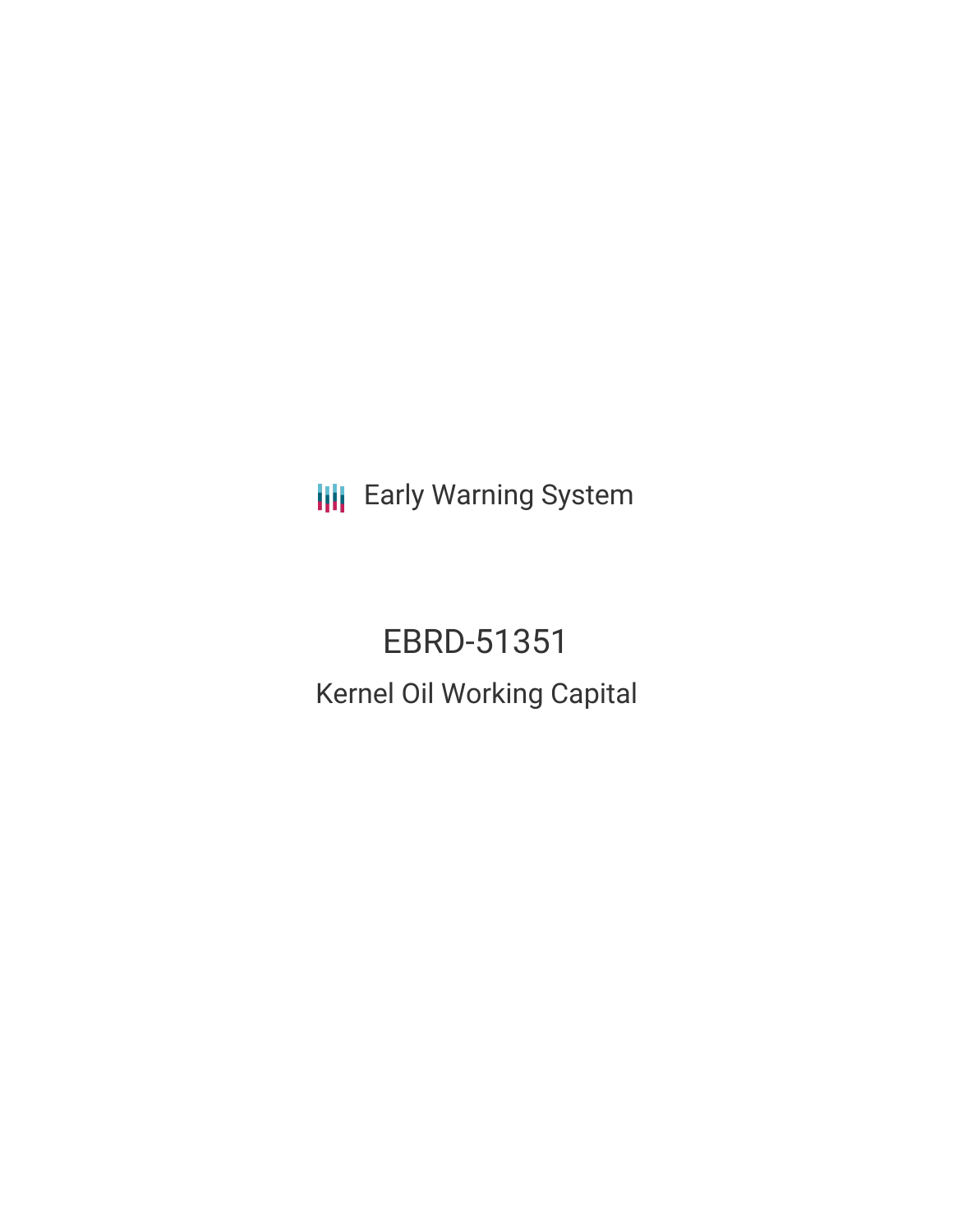

## **Quick Facts**

| <b>Countries</b>               | Ukraine                                                 |
|--------------------------------|---------------------------------------------------------|
| <b>Financial Institutions</b>  | European Bank for Reconstruction and Development (EBRD) |
| <b>Status</b>                  | Proposed                                                |
| <b>Bank Risk Rating</b>        | B                                                       |
| <b>Voting Date</b>             | 2019-09-04                                              |
| <b>Borrower</b>                | Kernal Holding SA                                       |
| <b>Sectors</b>                 | Agriculture and Forestry                                |
| <b>Investment Type(s)</b>      | Loan                                                    |
| <b>Investment Amount (USD)</b> | $$80.00$ million                                        |
| <b>Project Cost (USD)</b>      | \$390.00 million                                        |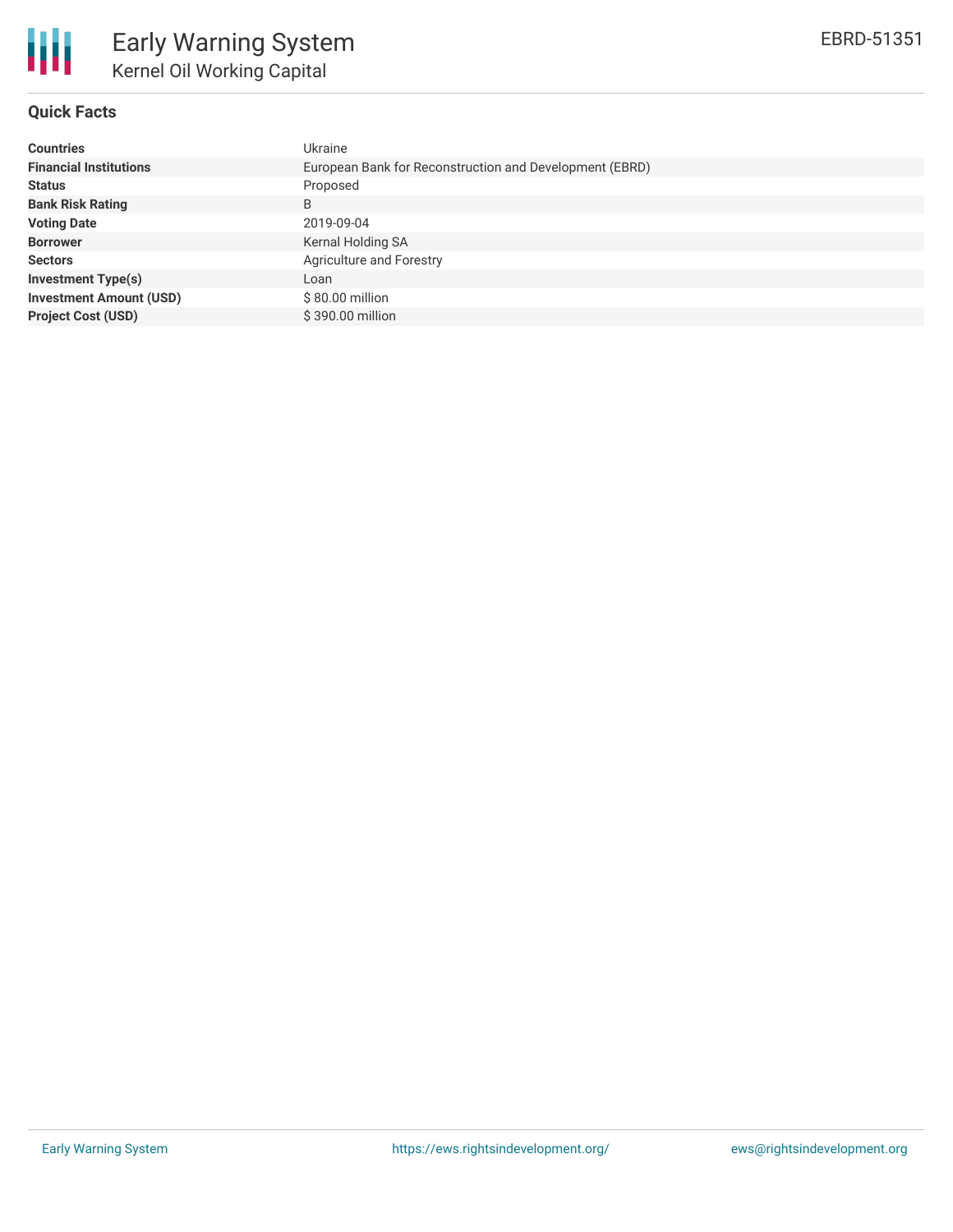

## **Project Description**

According to the Bank's website, this project finances the working capital needs of Kernel Group. Working capital financing is associated with the procurement, storage, processing, transportation of oilseeds and vegetable oil products, and export sale.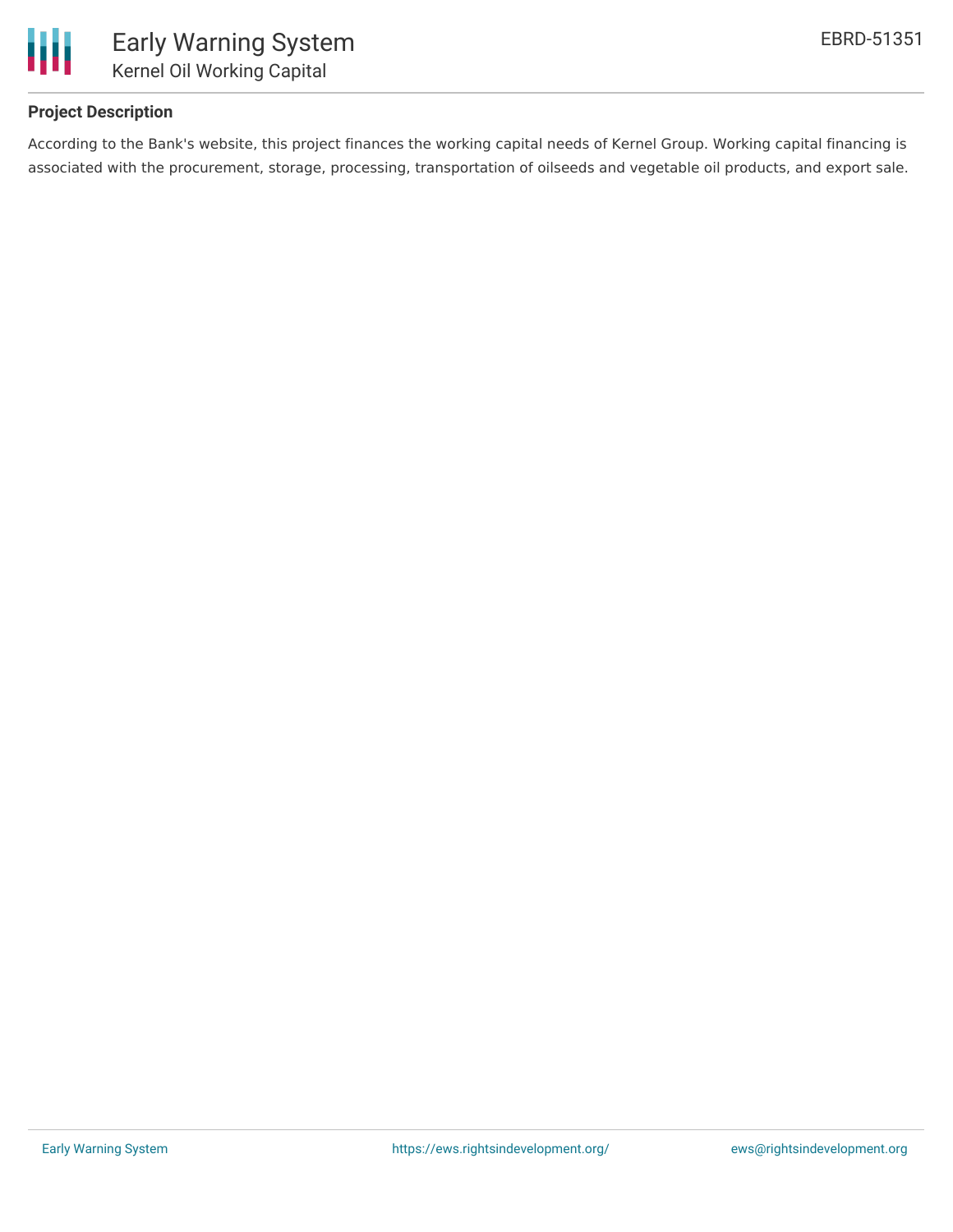

## **Investment Description**

European Bank for Reconstruction and Development (EBRD)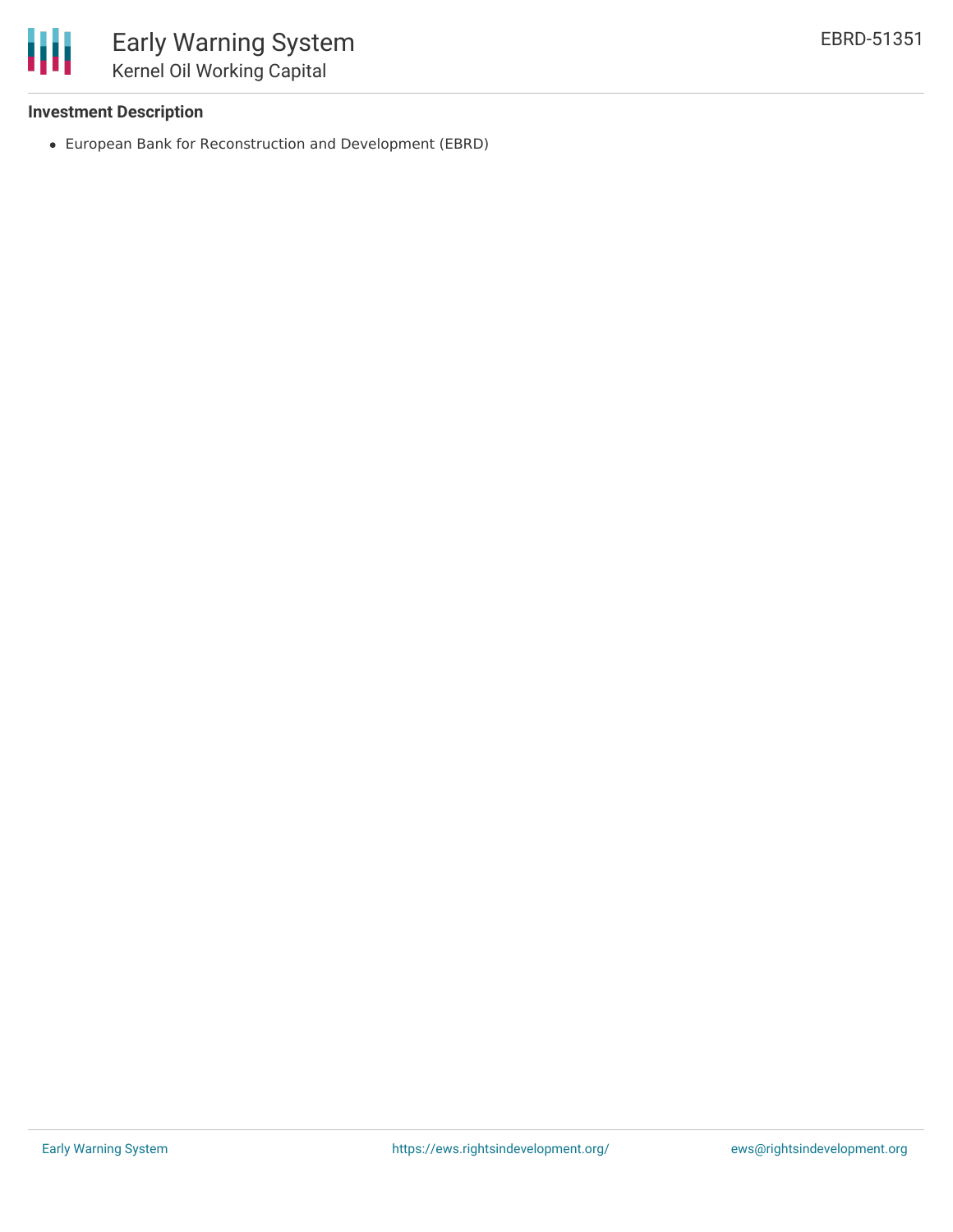

## **Private Actors Description**

Kernel Group is a leading Ukrainian vertically-integrated agribusiness, engaged in oilseed crushing, grain trading, crop farming, transshipment, and silo services.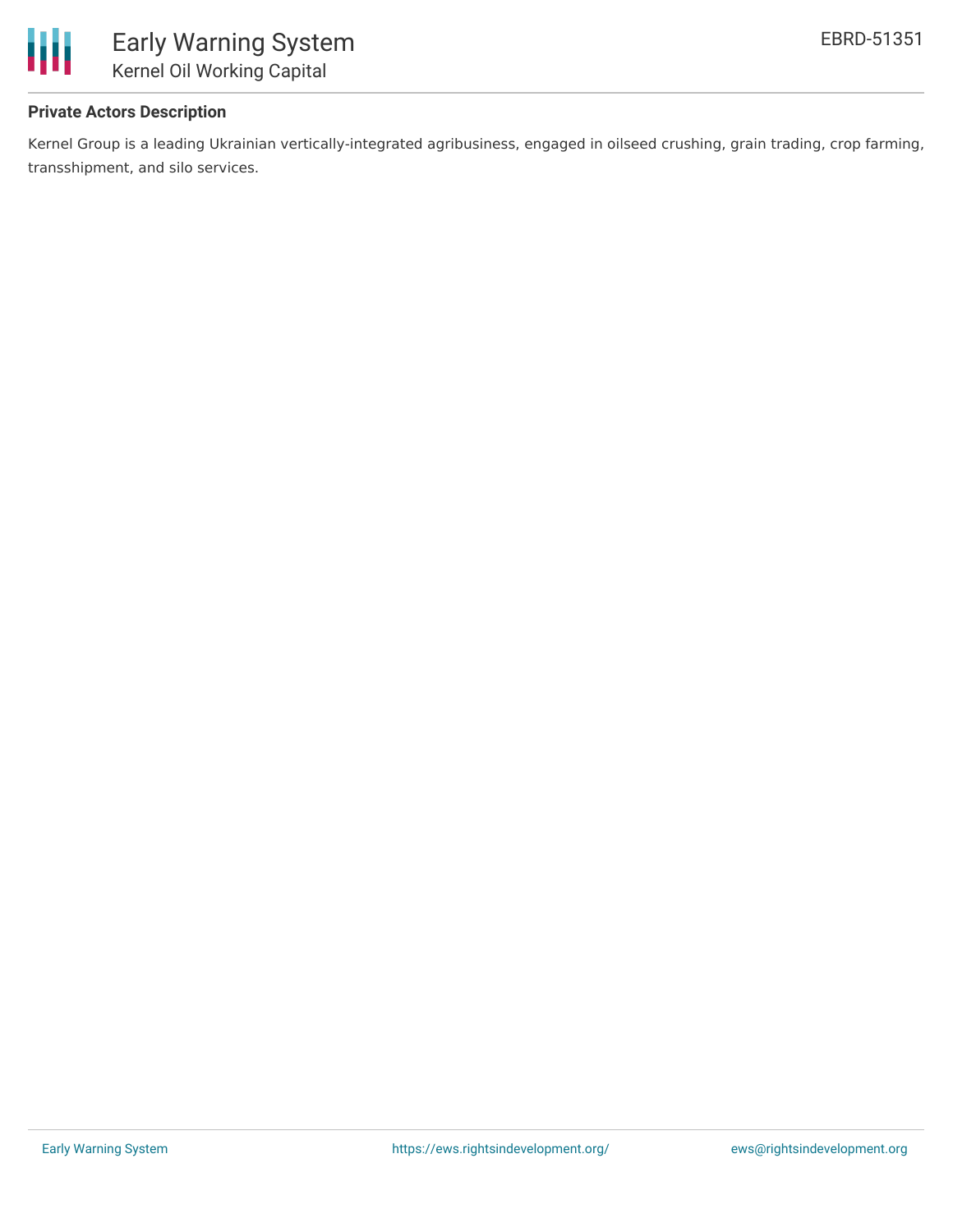

# Early Warning System Kernel Oil Working Capital

| <b>Private Actor 1</b> | <b>Private Actor</b><br>Role | <b>Private Actor</b><br><b>Sector</b> | <b>Relation</b> | <b>Private Actor 2</b> | <b>Private Actor</b><br>2 Role | <b>Private Actor</b><br>2 Sector |
|------------------------|------------------------------|---------------------------------------|-----------------|------------------------|--------------------------------|----------------------------------|
|                        |                              | $\overline{\phantom{0}}$              | . .             | Kernel Holding S.A.    | Client                         | $\overline{\phantom{a}}$         |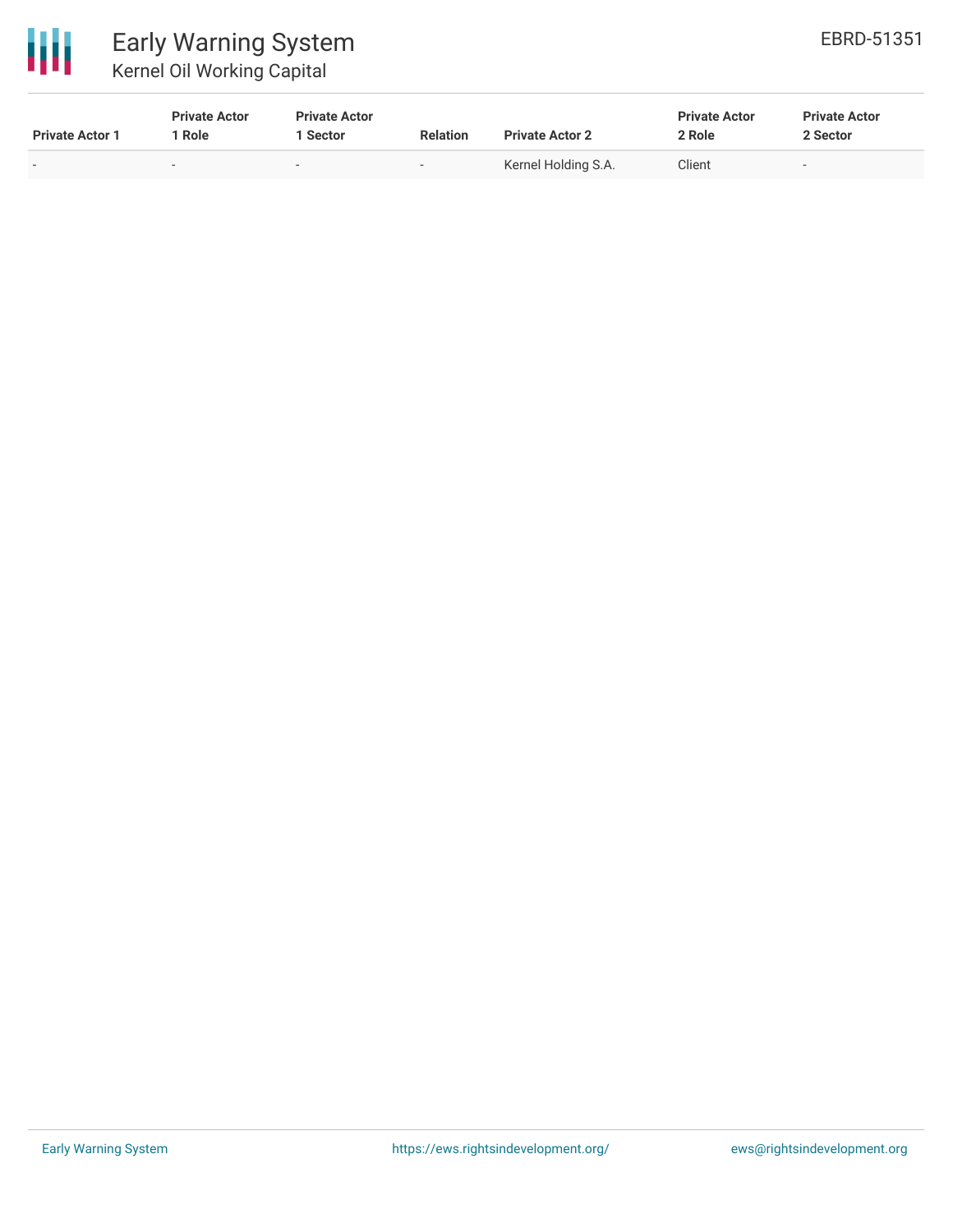

### **Contact Information**

Michael Iavorskyi, IR Manager [ir@kernel.ua](mailto:ir@kernel.ua) +380 44 461-88-01 ext 72-75 <https://www.kernel.ua/>

#### **ACCOUNTABILITY MECHANISM OF EBRD**

The Project Complaint Mechanism (PCM) is the independent complaint mechanism and fact-finding body for people who have been or are likely to be adversely affected by an European Bank for Reconstruction and Development (EBRD)-financed project. If you submit a complaint to the PCM, it may assess compliance with EBRD's own policies and procedures to prevent harm to the environment or communities or it may assist you in resolving the problem that led to the complaint through a dialogue with those implementing the project. Additionally, the PCM has the authority to recommend a project be suspended in the event that harm is imminent. You can contact the PCM at pcm@ebrd.com or you can submit a complaint online using an online form, http://www.ebrd.com/eform/pcm/complaint form?language=en. You can learn more about the PCM and how to file a complaint at http://www.ebrd.com/work-with-us/project-finance/project-complaint-mechanism.html.